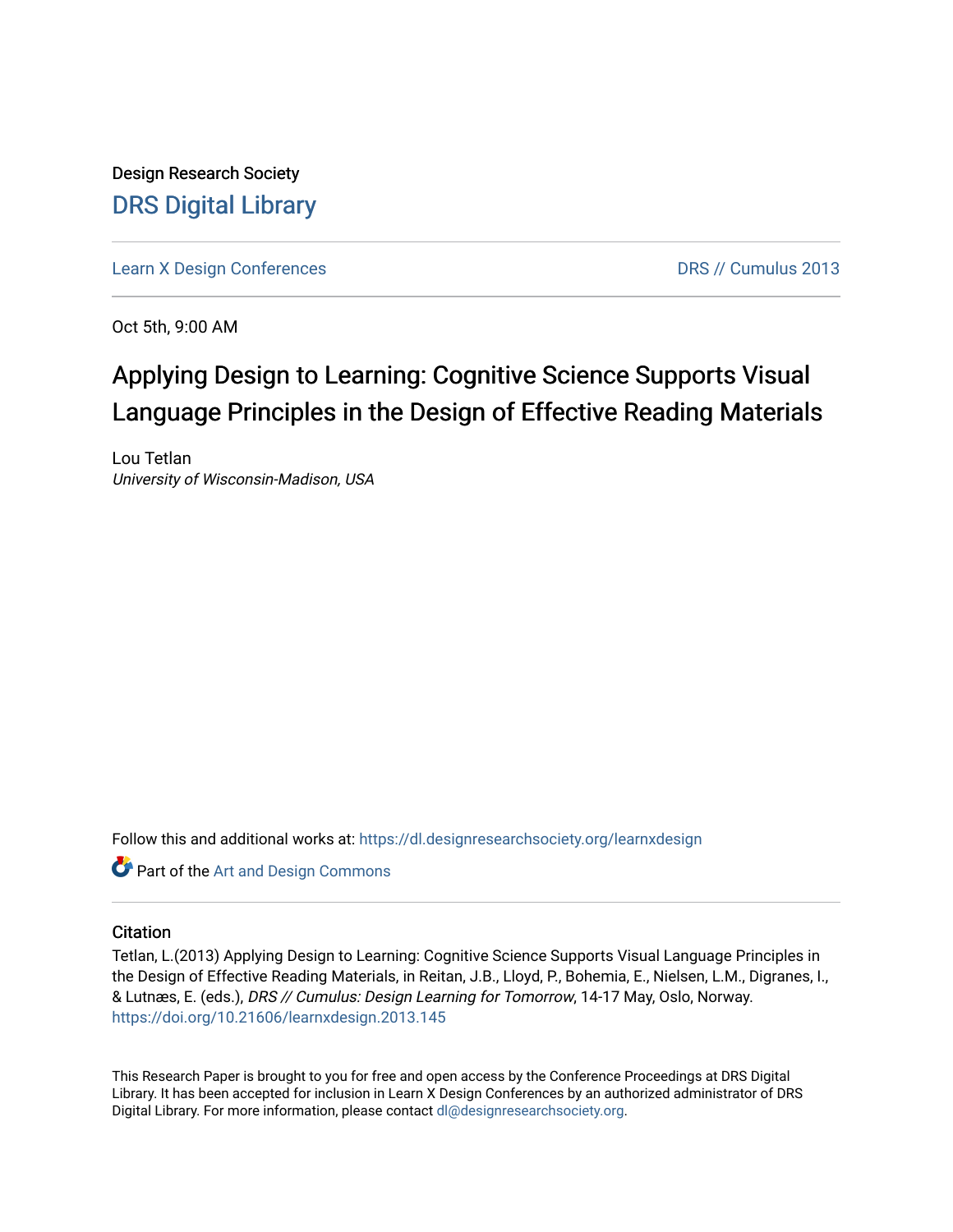

# **Applying Design to Learning: Cognitive Science Supports Visual Language Principles in the Design of Effective Reading Materials**

Lou TETLAN\*

 $\overline{a}$ 

University of Wisconsin-Madison, USA

*Abstract: This experimental study examined whether formatting of textbook content influenced reader engagement, understanding or recall of topics. The 48-student population, ages 18-25, represented equal numbers of males| females with two levels of reader-ability, proficient and remedial. Four topics on nutrition were redesigned in grayscale to create three additional formats for each topic: original text with graphic mark-ups; chunked text; and visual language format, thereby producing 16 topicformat stimuli. After participants read four separate topics, each in a different format, they completed: a Personal Background Form; Multiple Choice Test; Prior Knowledge Form; written Survey; verbal responses to Open-ended Questions regarding formats read. This applied four conditions: Reading for Learning; Comprehension Test; Rank Survey; and Open-ended Questions, while incorporating three dependent variables test scores, Likert scales and verbal responses. Quantitative and qualitative research methods found format statistically significant for influencing engagement, understanding and recall. Proficient and Remedial Male Readers' preferred visual*based formats yet tested highest on text with Graphic Mark-ups; Remedial Female *Readers' preferred and tested highest on visual-based formats. Statistically significant data indicated all Reader Groups preferred visual-based formats for engagement, understanding and recall. While designing these formats, positive connectivity was found between cognitive science constructs and information design principles.* 

*Keywords: Cognitive design, information design, reading, visual language*

<sup>\*</sup> Corresponding author: Department of NeuroRadiology /School of Medicine and Public Health |University of Wisconsin | USA | e-mail: cidbasic@gmail.com

Copyright © 2013. Copyright in each paper on this conference proceedings is the property of the author(s). Permission is granted to reproduce copies of these works for purposes relevant to the above conference, provided that the author(s), source and copyright notice are included on each copy. For other uses, including extended quotation, please contact the author(s).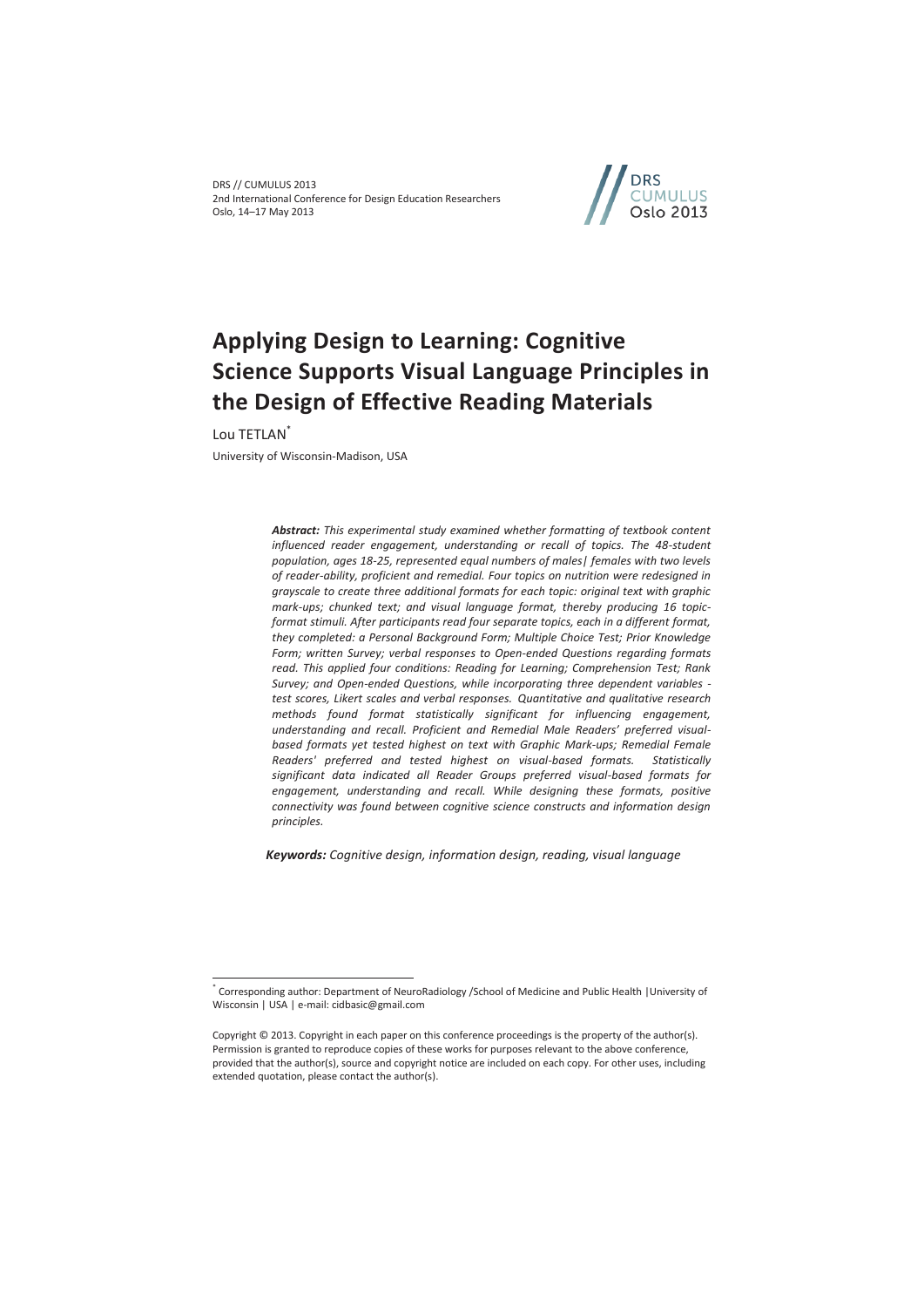## **Introduction**

Understanding the important role of learning in post-modern societies, opens the door to comprehend that students who learn less can suffer socially, economically, emotionally/psychologically and perhaps even physiologically. These affects, when shouldered by large numbers of individuals, can have a negative ripple effect throughout society that undermines the quality of life for all.

One of the most basic skills needed for learning is the ability to read. Statistics have shown that low-level reading ability inhibits learning, graduation from school, access to jobs, and is correlated with disorderly conduct (Bennett et al, p. 2443) increasing the probability of prison. According to Chall (1996, p. 165) "Reading is pervasive in its influence and its effects, and when people fail in reading; it becomes a personal tragedy as well as a societal problem" which only increases social inequities.

The need to address this topic is well documented. The following statistics, data and comments refer to the population in the USA. Stedman and Kaestle reported that "functional literacy tests suggest that 20 per cent of the adult population, or 30 million people, have serious difficulties with common reading tasks" (1987, p. 8). The National Center for Educational Statistics (NCES) reported on remedial education at degreegranting postsecondary institutions noting that in fall 2000, 11% of entering freshmen were "enrolled in one or more remedial reading, writing, or mathematics courses" (Parsad & Lewis 2003, p. iv). More recent studies have noted that many high school students cannot read above a fifth-grade level, and some cannot read much beyond a second-grade level (Archer, Gelason, & Vachon 2003, p. 89). In 2007, more than onefourth of high school seniors scored below basic reading levels on the National Assessment of Educational Progress (NAEP).

In addition, a further reading gap exists within the mainstream of the educational system that includes a range of individuals who are not identified as special needs students or remedial readers, but whose difficulty with reading has not been sufficiently examined. For example, the 30-40 point difference on the NAEP in reading levels between "mainstream and minority [students] . . . has persisted with no significant change since 1970" (Labov 2003, p. 129). In addition, despite these serious concerns, "the field of reading," Labov noted, "has no present answer to the question of what to do about healthy children who do not learn to read" (p. 129). Without strong reading skills, other unclassified students (e.g., ADHD Students, Dyslexic Students, ESL Students, Lower SES Students, and Visual Learners) become marginalized from fully engaging in classroom topics (e.g., science, math, social studies). Neither do we know what to do with the growing population of healthy postsecondary "reluctant readers" and adult non-readers.

### *Design's role in redefining 'reading'*

Perhaps one approach to understanding why some individuals have difficulty learning to read is to closely examine what is inferred when the word 'reading' is heard, voiced or viewed. In the genre of 'reading to learn', 'reading' infers the ability to interpret text into meaning from a 2D surface (e.g., paper, whiteboards, screens, billboards). Therefore, to clarify the topic being discussed, we need to acknowledge the importance of writing or saying 'reading text'. By inferring and thereby omitting the word 'text' after the word 'reading' implies that the only available form of reading to learn is through text-based formats. The definition of 'reading' in the 21 $^{\rm st}$  century needs to acknowledge all reading formats, not just text-based formats.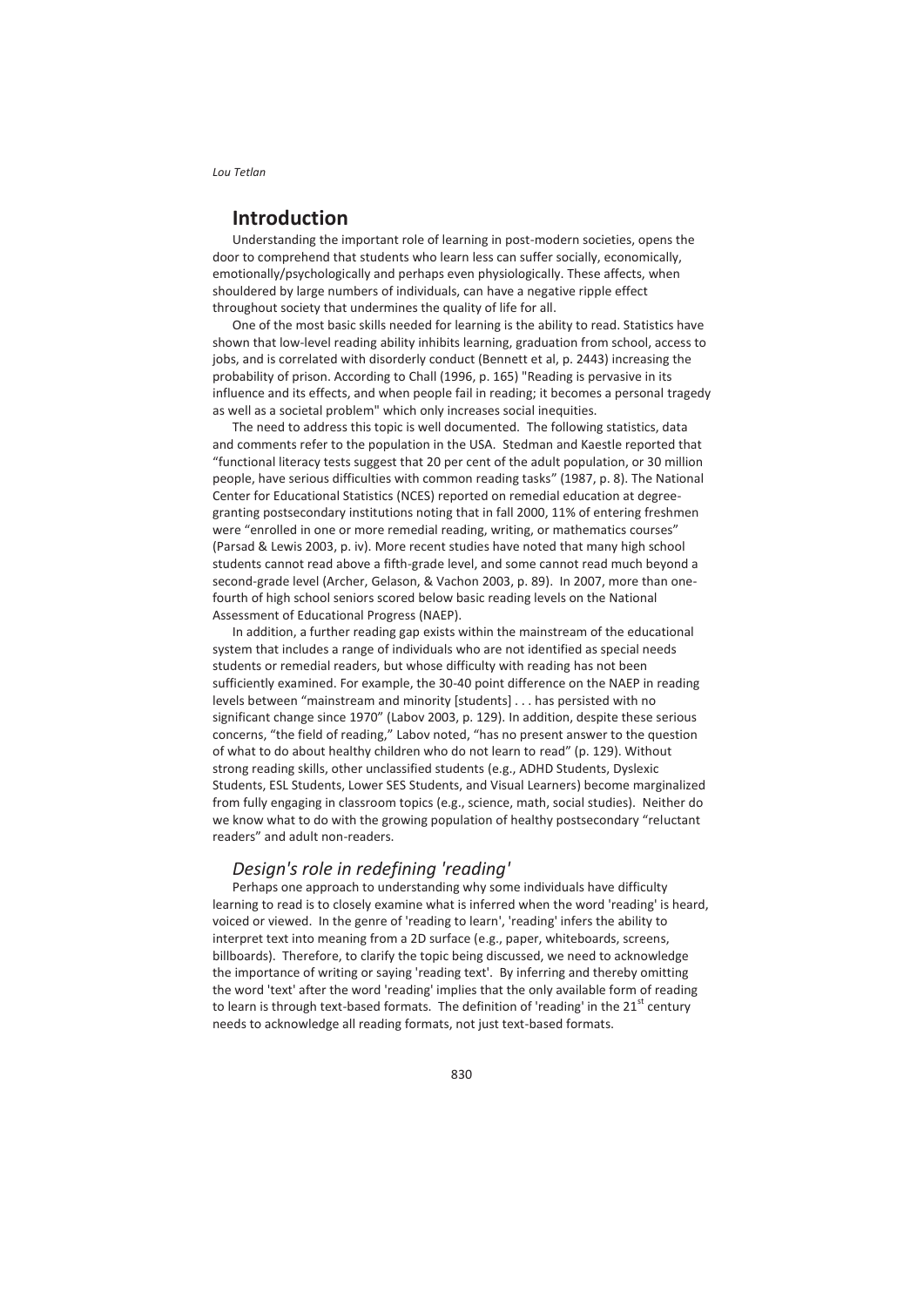Research has shown that people have multiple ways of learning which leads one to logically postulate that perhaps multiple formats of reading are required for the learning process. This may be truer today than it was 50 years ago, before the age of technology, before the birth of our visual society. Publically acknowledging this presents challenges for schools and requires them to accept that the format itself has potential to hinder or assist readers in learning topic content. Current interventions focus on the readers and methodologies of instruction. Students who do not respond to standard linear text-based reading formats are segregated and isolated from mainstream text-based readers (Frey and Fisher 2004). Rarely has research focused on the format of the material itself. Instead, the focus includes teaching strategies such as decoding and whole language learning. Yet even with years of special training many students remain at low levels of reading comprehension.

To date, typical 2D reading formats have focused on the key elements of language (e.g., nouns, verbs, adjectives, sentence structure) with modest attention paid to the format of that content or the possible effect that design might have on students' overall ability to understand the content. Research across several disciplines and decades have repeatedly found a disparity between the needs of learners and the 2D materials used in classroom instruction. Information processing models and theories on working memory note that currently designed instructional materials which emphasize text over visual forms of information, present content in ways that create cognitive overload thereby lessening opportunities to learn (Sweller 1994; Bereiter & Scardamalia 1993). Research by cognitive psychologists on the topic of visual instructional methods, suggests the potential of visual-based materials increasing reading acquisition. These cognitive psychologists include: Holley and Dansereau (1984) who researched the effects of spatial elements on learning; Waddill, McDaniel and Einstein (1988) researched the inter-relationships of text and illustrations; Weidenmann (1989) studied the difference between effective and ineffective illustrations and; Winn (1997) examined the effective use of diagrams, charts and graphs in learning materials; Laura R. Novick et al., (2012) studied cognitive processing and comprehension based on line orientation in tree graphs (cladograms). In addition, information architects (Wurman 1994; Horn 1998; Lin 2007) have noted the potential format has for enhancing understanding and recall.

In order to meet this reading challenge, understanding two elements of learning procedure is critical: (1) teaching methodologies and (2) teaching materials. This study investigates the second element - teaching materials - specifically the formats that are used to present information in textbooks. This research was designed in order to determine whether the format of textbook content effects reader engagement, understanding or recall. The following questions formed the basis of this study:

- Are there significant effects on engagement, understanding, and/or recall when varied formats are applied to the design of textbook content?
- **Does Reader Ability or Gender influence which format/s are more engaging, easier** to understand, or facilitate recall?
- Does format effect Reader's test scores?

## **Research Methodology**

In order to learn what formats best shape information content based on individual cognitive-learning needs, designing for effective user-centered transmission of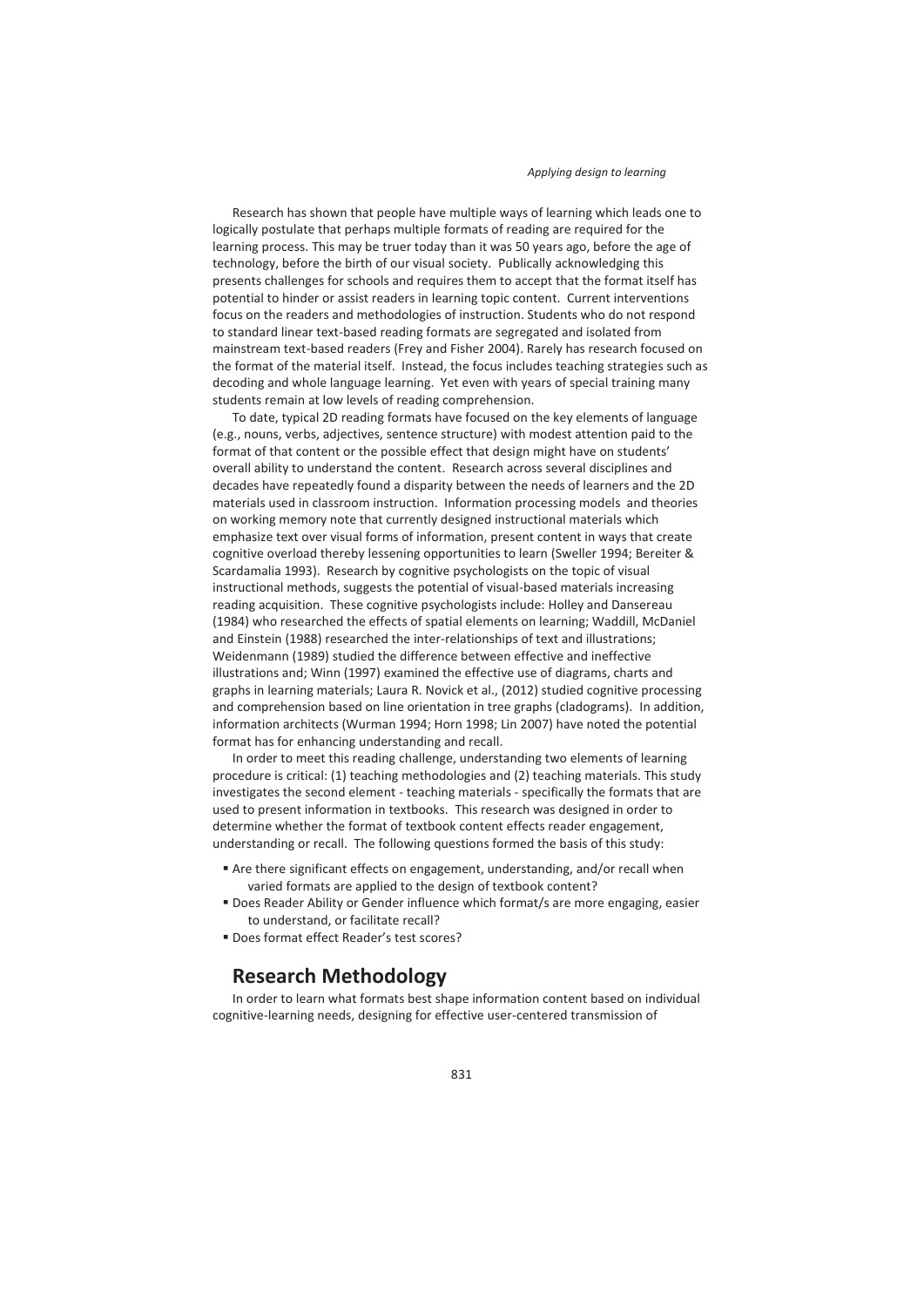information may require restructuring topics and formats thus rethinking standard templates of information transfer. Knowledge from three fields was used to inform this 'rethinking' or development of format designs (stimuli) used in this research: Cognitive Science constructs (from both education and cognitive psychology), findings in the Neurosciences, and established principles from various disciplines within Graphic Design.

To investigate the above queries, the study incorporated a triangulation of research methods: participant Test performance, participant ranked Survey, and verbal responses to Open-ended Questions. Quantitative statistics were used to assess the Test and Survey results; qualitative methods were applied to open-ended Verbal Responses and observations. Therefore, the study included three dependent measures – Multiple Choice Test, Written Survey, and Open-ended Interview Questions.

### *Participants*

Forty-eight postsecondary students, ages 18-25, representing an equal number of females and males from two groups of reader-ability, proficient and remedial, participated in this research. All Reader Groups include Proficient Female (PF) Readers, Proficient Male (PM) Readers, Remedial Female (RF) Readers, Remedial Male (RM) Readers, Proficient (P) Readers, Remedial (R) Readers, Female (F) Readers, and Male (M) Readers.

 Twenty-four Proficient Readers were randomly selected from University of Wisconsin full-time student population who responded to one of the following: fliers, posters, signs, handouts, or word of mouth. They represented a variety of campus colleges and English was their primary language. The twenty-four Remedial Readers were students at a local technical college taking college preparatory remedial reading classes whose primary language was English, ages 18-25.

#### *Research Design*

The study was designed to examine how these populations read textbook content across four different design Formats. Once participants were identified using school ID's they were asked to read the Consent Form and sign if they wanted to participate in this study. Those who signed the Consent Form were given a Volunteer Packet coded by Set number and random ID Code.

#### VOLUNTEER PACKET

Section One | Four Stimuli. The study began with participants opening their Volunteer Packet to Section One which contained four stimuli covering the Topics of Energy, Vitamin D, Cravings and Food-borne Illness. Each participant viewed all four Topics only once with each Topic presented in a different Format. For example, some participants were shown the following combination: Energy Topic shown in original textbook copy (Text-only); Vitamin D Topic shown in original textbook copy with Graphic Mark-ups; Cravings Topic shown in traditional Chunked information style; and Food-borne Illness Topic shown in Visual Language design. The Test asked four questions about each stimulus totaling 16 questions incorporating four levels of difficulty. Twelve participants viewed the same Set of Topic-Format combinations. However, each participant viewed a randomly assigned Set in order to control Type I Error, thereby limiting the confounding variable of order-effect and strengthening internal validity of the study. When finished reading the stimuli, participants waited 10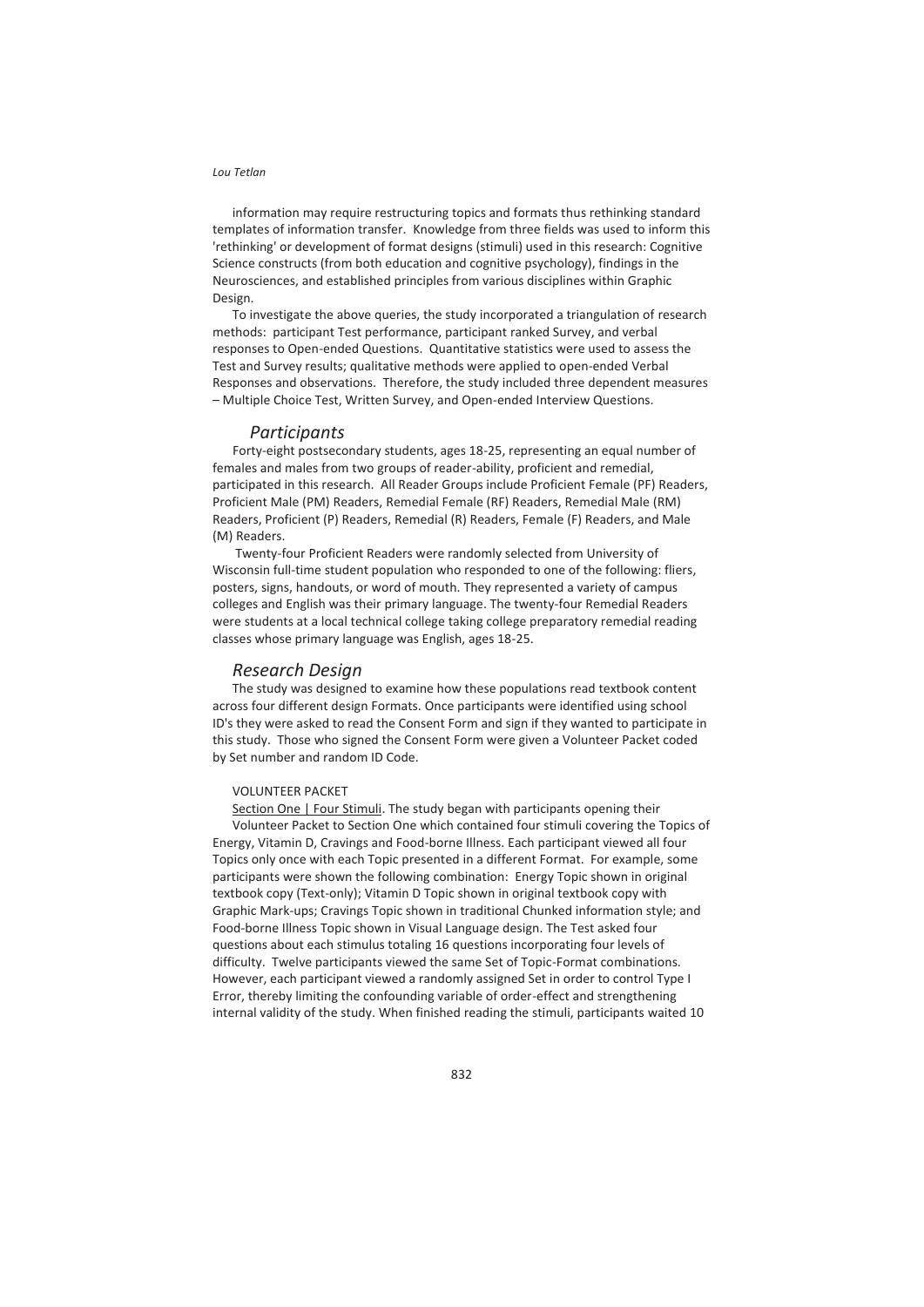seconds before turning to the next section. This allowed the brain to process the fourth stimulus before leaving Section One.

Section Two | Participant Background Form. This form served two purposes: (1) Questions were designed to identify past experiences that could have a potential influence on the outcome of the Multiple Choice Test, Survey and Open-ended verbal responses; and (2) filling in the Participant Background Form allowed for a span of time between reading the stimuli and taking the Multiple Choice Test. Information collected included: gender, age, year at postsecondary school, primary language, nutritional knowledge, science courses taken in high school and post-secondary school, source of nutrition knowledge, preferences when reading to learn, amount of visual art classes in high school, and intended postsecondary major. In addition to general information, these questions were included to provide insight into the participant's level of knowledge and interest in the Topic areas that might skew responses and contaminate the data.

Section Three | Multiple Choice Test. The 2-page test contained 16 questions incorporating four questions for each Topic. Each Topic contained a statement identifying a number, a word definition, an agent of change, and a general statement about the topic. Questions were developed for each of the Topics based on these four areas. The questions represented four levels of cognitive difficulty ranging from easy (Level 1) to most difficult (Level 4). Level 1 - Number Questions required recalling only one item from memory, the number itself (e.g., *"How many macronutrients contain energy?"*). Level 2 - Definitions were a well- defined word and its meaning which required a rote memorization skill that most postsecondary students are well-trained in (e.g., *"Nonfood items are called…?"*). Level 3 - General Statement Questions tend to be more obtuse and require more of an effort to recall (e.g., *"Cravings during pregnancy are mostly due to?"*). Level 4 - Cause and Effect Questions incorporate specific information with 2 actions to recall, a cause and an effect (e.g., *"Bacteria cause illness by..?"*). Presentation of Test questions had four randomized orders creating four Sets of Multiple Choice Tests for the 48 participants. Therefore, three participants in each of the four main Reader Groups (PF, PM, RF, RM) received tests from the same Topic/Format combination. However, each participant within that Set viewed the stimuli in a different sequence in order to limit the confounding variable of order effect.

Section Four | Prior Knowledge Form. Upon finishing the test, participants turned the page to complete a Prior Knowledge Form. They identified those Test questions that they knew the answers to prior to taking part in this study. The intent was to identify prior knowledge on any question in the Multiple Choice Test.

Section Five | Survey. Participants responded to seven Survey questions about the four Formats, using a 1-4 Likert scale. Copies of their Topic/Format combinations were placed in front of them on the table for use in responding to the questions. The majority of remedial readers preferred that the Survey questions be read to them. They then moved the four formats into rank order according to their responses to the question. Upon completing the Survey, participants were finished with the Packet.

Open-ended Questions. Participants were asked to verbally respond to seven Open-ended Questions based on the design Formats and Topics they read.

Query 1a) What made the first one [you chose] (Format A, B, C, or D) easiest for you to read? 1b) What made the last (Format chosen) the hardest to read?

Query 2a) What Format helped the most with finding specific information? Why?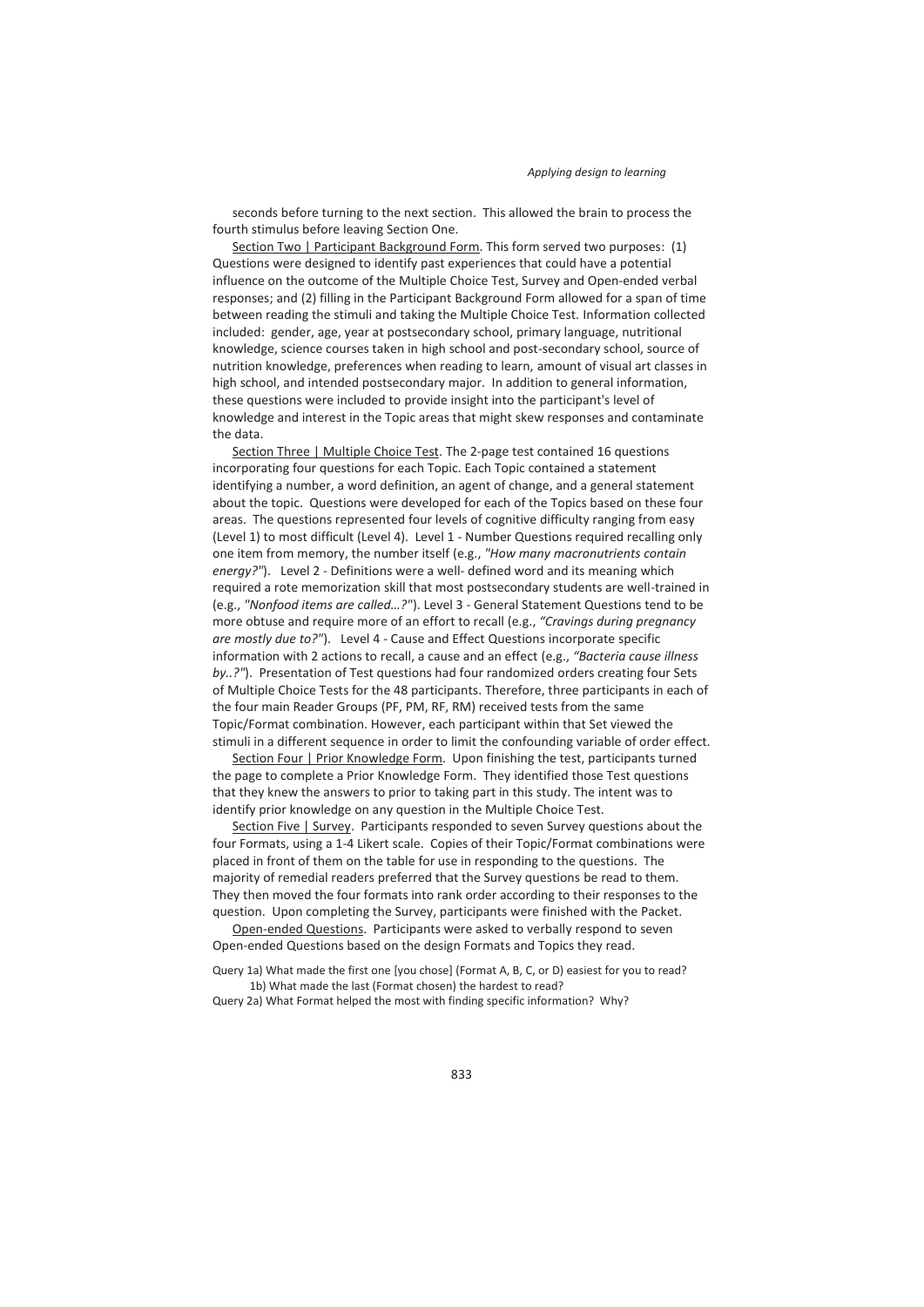- 2b) Which Format helped the least with finding specific information? Were there any parts of the Format that hindered your efforts to find information?
- Query 3a) Which Format was the easiest to understand? Why? 3b) Which Format was the most difficult to understand? Why?
- Query 4a) Is there anything in the Formats that aided your understanding of the topic?
	- 4b) Is there anything in the Formats that distracted you from understanding the topic?
- Query 5a) Which Format or part(s) of Format aided recall during testing?
- 5b) Which Format did not assist recall during the test?
- Query 6) Did Format influence your interest in the topic?

Query 7) If you could talk to textbook designers what would you suggest about textbook formats? How would you like to see textbooks designed?

Copies of their Topic/Format Set were once again placed in front of them for reference. The participant responded and then was encouraged to explain why s/he felt that way. Participants were audio-taped or responses were written by this researcher, depending on the preference of the participant. When finished with the Survey and Open-ended Verbal Responses the participant had completed the study.

### *Experimental stimuli*

The stimuli content is from the textbook *Nutrition: ecology and behaviour* (Anderson, Wardlaw & Smith 2006). Four paragraphs were chosen representing four different Topics (Energy, Vitamin D, Cravings and Food-borne Illness). These Topics were chosen because they each contained a number to remember, a definition, an agent of change and its causal effect, and a general statement on the topic it was addressing. The formats are (see Table 1):

#### *Table 1. Format names and descriptions.*

| <b>Format A</b><br>Text- only<br>(See Figure 1) | <b>Format B</b><br><b>Graphic Mark-ups</b><br>(See Figure 2)                                                  | <b>Format C</b><br><b>Chunked Text</b><br>(See Figure 3)                                                                            | <b>Format D</b><br>Visual Language<br>(See Figure 4) |
|-------------------------------------------------|---------------------------------------------------------------------------------------------------------------|-------------------------------------------------------------------------------------------------------------------------------------|------------------------------------------------------|
| Original<br>textbook format.                    | Adds graphic mark-ups<br>to text (Italics, bold<br>fonts, enlarged fonts,<br>underlining, and<br>highlights). | Reformatted content.<br>Chunked information<br>Apply Bullets, Tables,<br>varied fonts, grids,<br>tabbed columns.<br>Some sentences. | Graphic fusion of<br>words, images &<br>symbols.     |
| <b>Text-based Formats</b>                       |                                                                                                               | <b>Visual-based Formats</b>                                                                                                         |                                                      |

Passages from the book were chosen based on containing similar features in order to ensure topics were parallel and balanced in content. Features used to identify balanced content were: number of words, characters omitting spaces, characters including spaces, sentences, paragraphs, lines, numbers, locations mentioned, causal factors, dates/times used, and units to study for the Multiple Choice Testing condition.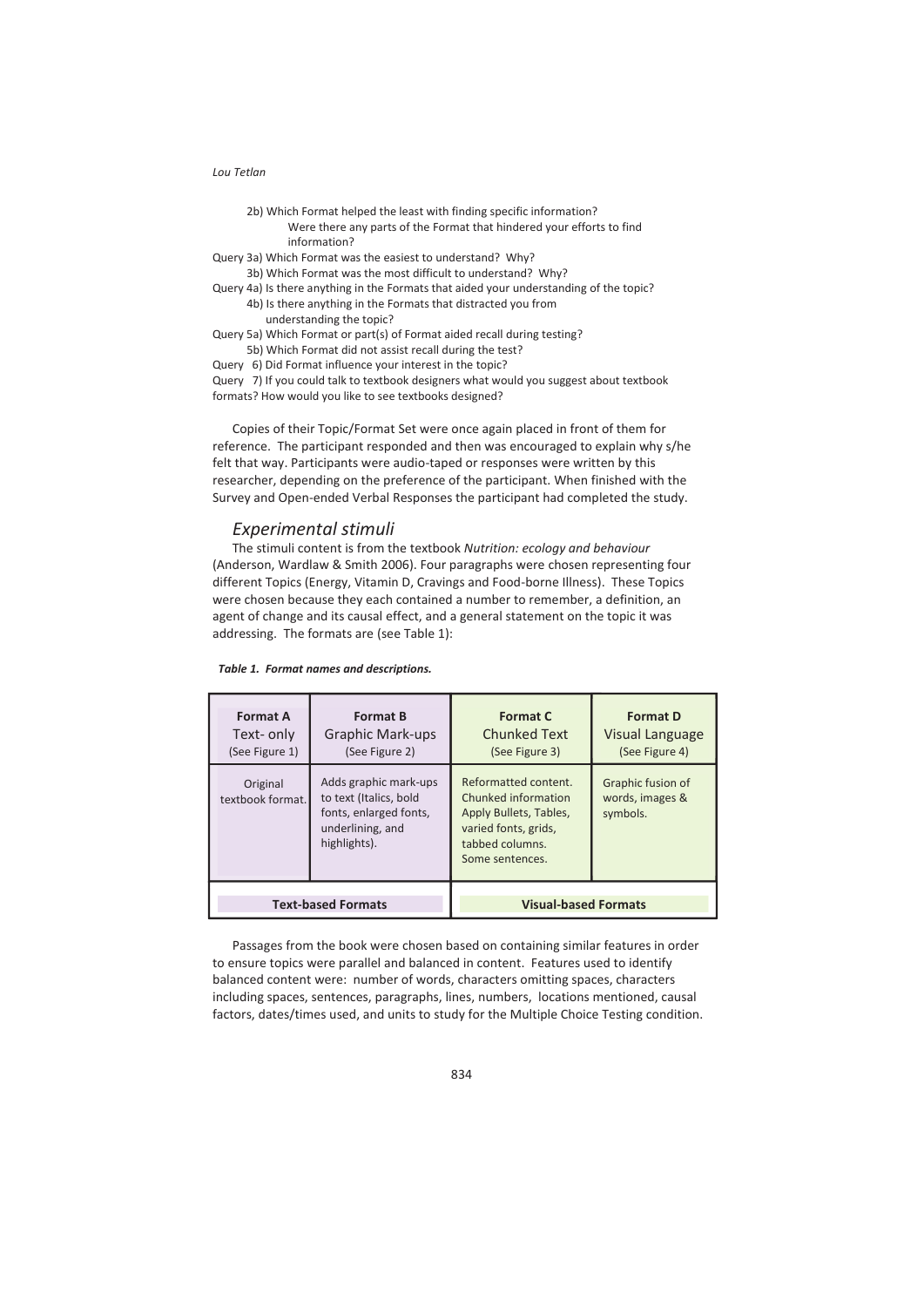Similarities that already existed among the topics selected are: a) they originated from the same textbook; b) were written to the same reading level; and c) covered approximately the same amount of visual space when in original text format. Both the Fogg and Smog Indexes indicate that passages within the book are written at the 18-19 year old reading level. Each Topic was redesigned in three different grayscale Formats containing the same information as the original paragraph using constructs from cognitive research and visual language principles.

 *The body needs energy for movement, growth, brain function, chemical reactions, and more. Calories are the unit used to measure energy. Heat, light, sound, and mechanical energy are all forms of energy. Energy is stored in the body as chemical energy in the bonds between atoms. Metabolism releases this energy from foods. Energy is found in the three macronutrients-carbohydrate, lipid, and protein- and also in a non-nutrient, alcohol.* 

*Figure 1. Energy topic in original Text- only | Format A.* 

 *The body needs energy for movement, growth, brain function, chemical reactions, and more. Calories are the unit used to measure energy. Heat, light, sound, and mechanical energy are all forms of energy. Energy is stored in the body as chemical energy in the bonds between atoms. Metabolism releases this energy from foods. Energy is found in the three macronutrientscarbohydrate, lipid, and protein- and also in a non-nutrient, alcohol.* 

*Figure 2. Energy topic in original text with Graphic Mark-ups| Format B.*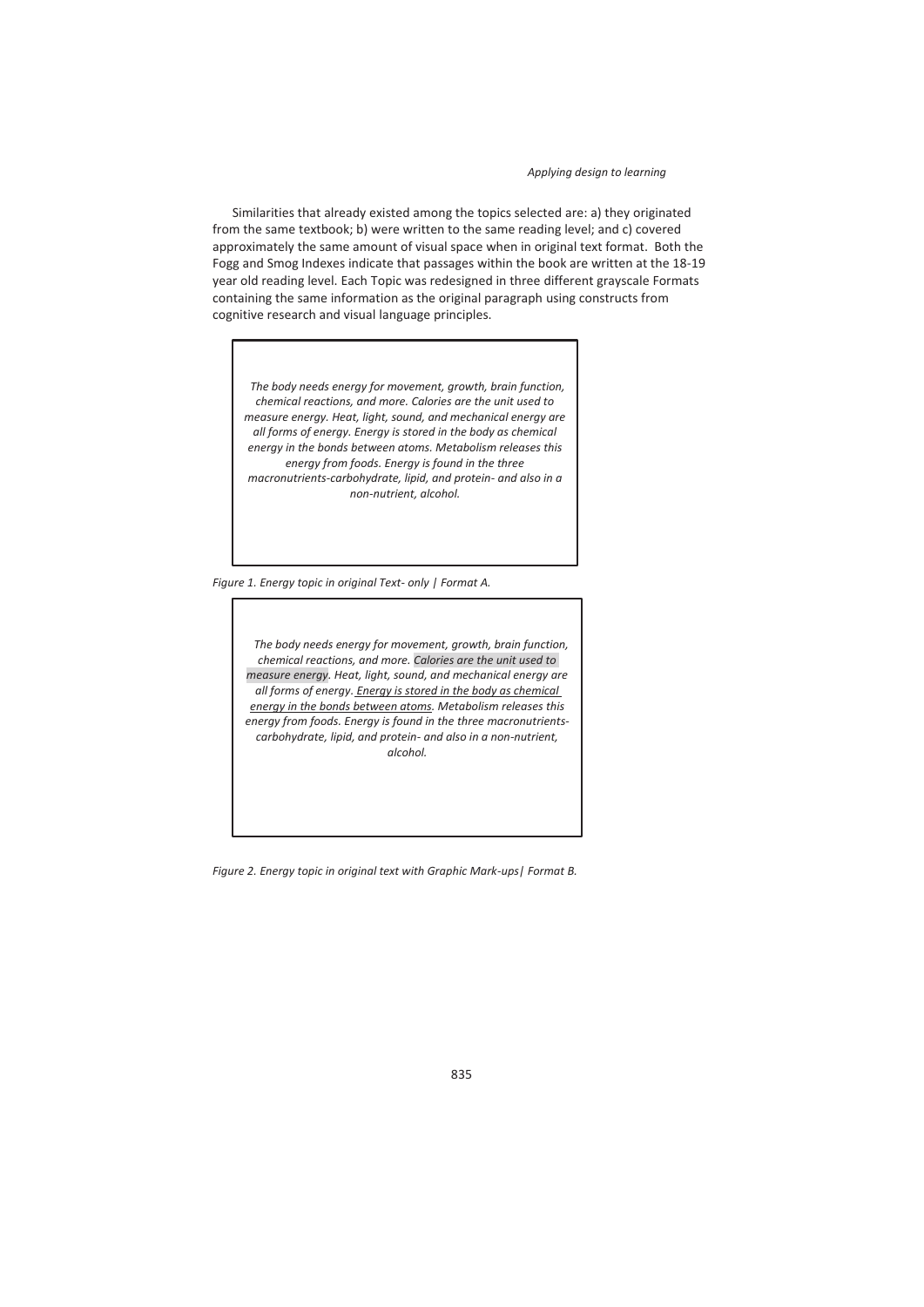

**Figure 3**. Energy topic in Chunked Format| C.



*Figure 4. Energy topic in Visual Language | D. Source: Douglas G. Marschalek, Design Educator. Copyright 2009 by Douglas G. Marschalek. Reprinted with permission.*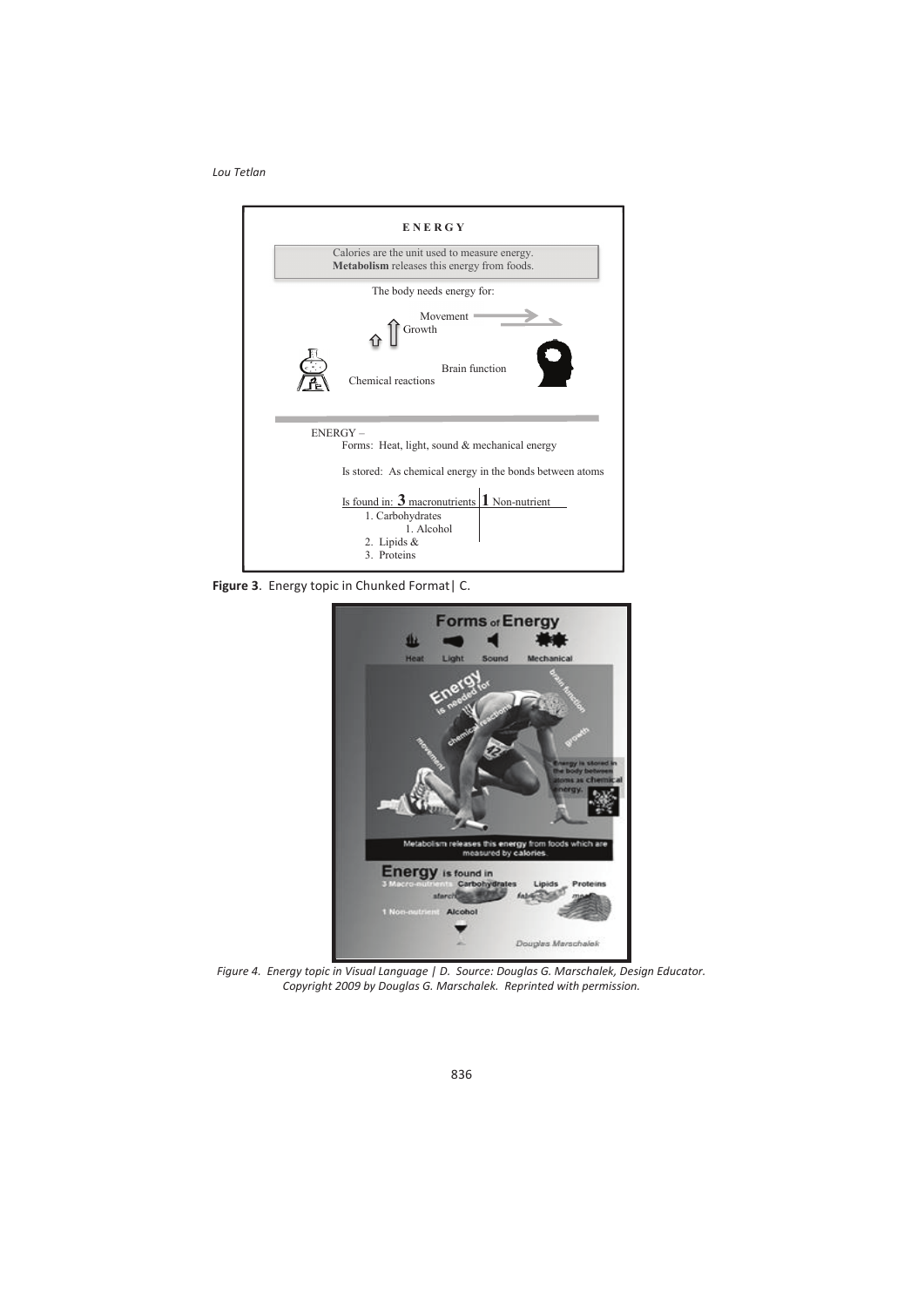*Table 2. Cognitive constructs with corresponding Visual Language Principles used to design Formats.* 

| <b>Cognitive Constructs</b>                                                                                                                                                                                              | <b>Visual Language Principles</b>                                                                                                                                                                                                                                                                                                                  |  |
|--------------------------------------------------------------------------------------------------------------------------------------------------------------------------------------------------------------------------|----------------------------------------------------------------------------------------------------------------------------------------------------------------------------------------------------------------------------------------------------------------------------------------------------------------------------------------------------|--|
| Split Attention. Formats that force readers to<br>visually seek, find and combine information<br>requiring double processing interferes with learning<br>core material (Sweller 1994).                                   | Semantic Overlap uses specific visual language (VL)<br>elements to "guide readers through the document<br>and to cluster elements together" (Horn 1998, p.<br>186). This eliminates splitting the attention of<br>readers.                                                                                                                         |  |
| Attentional Capacity is limited. Prolonging learner<br>attention to identifying key elements and<br>component processing of reading material can lead<br>to poor reading habits (LaBerge & Samuels 1974).                | Focusers are "Small, discrete visual elements used to<br>organize smaller areas of the pageto attract<br>readers attentionat a specific place, or to delineate<br>a collection of objects or text (Horn, p. 185). This<br>allows for more efficient learning during limited<br>attention spans through guided episodes of<br>designed focal areas. |  |
| Element Interactivity. Integrating various elements<br>into instructional design that are not intrinsic to<br>core content or when placed visually inconvenient<br>can interfere with learning (Paas 1992).              | Compositional Semantics focuses on using only<br>pertinent words, images and symbols in visually<br>tight construction units (Horn, p. 145). This helps<br>eliminate extraneous or misplaced content, limiting<br>element interactivity.                                                                                                           |  |
| System Topology identifies components and labels<br>them (Mayer & Gallini 1990).                                                                                                                                         | Labeling integrates verbal and visual elements in<br>order to distinguish terms parts and functions (Horn,<br>p. 173).                                                                                                                                                                                                                             |  |
| Component Behavior identifies components and<br>shows how they change, naming parts, steps and<br>sequences (Mayer & Gallini 1990).                                                                                      | Transition Taxonomy. VL semantics use multiple<br>taxonomies to identify transition (Horn, p. 153).<br>These combined with labeling, identify component<br>behavior.                                                                                                                                                                               |  |
| Cognitive Overload occurs when short term<br>memory can no longer process what it is seeing<br>due to "disparate sources of information [being]<br>physically integrated" (Sweller 1994, p. 204).                        | Information Design Principles organize designs to<br>stay within memory limits (Horn, p. 237).                                                                                                                                                                                                                                                     |  |
| Schema Acquisition is a cognitive construct that<br>states the brain organizes information according to<br>meaning (Sweller 1994).                                                                                       | Semantic Fusion occurs when designers make<br>"meaning out of the tight integration of words,<br>images and shapes" (Horn, p. 97) through<br>chunking and clustering information. This aids in<br>building accurate schemas which increases the<br>probability of understanding content.                                                           |  |
| Information Processing Models & Memory Systems<br>are learning models that address and show that<br>short term, working memory can process only<br>limited amounts of information at one time<br>(deKleer & Brown 1985). | Percept-Concept Integration. This principle includes<br>and integrates percepts (objects shown as visual<br>images) and concepts (mental ideas shown in text)<br>into units easing comprehension, retention and<br>retrieval (Horn, p. 95)                                                                                                         |  |
| Theories of Expertise. Experts chunk information<br>into meaningful units for ease of retrieval and to<br>build new knowledge upon (Bereiter & Scardamalia<br>1993).                                                     | Chunked Information clusters words, images and<br>shapes providing units of information based on<br>perception principles and memory (Horn, p. 104 &<br>187).                                                                                                                                                                                      |  |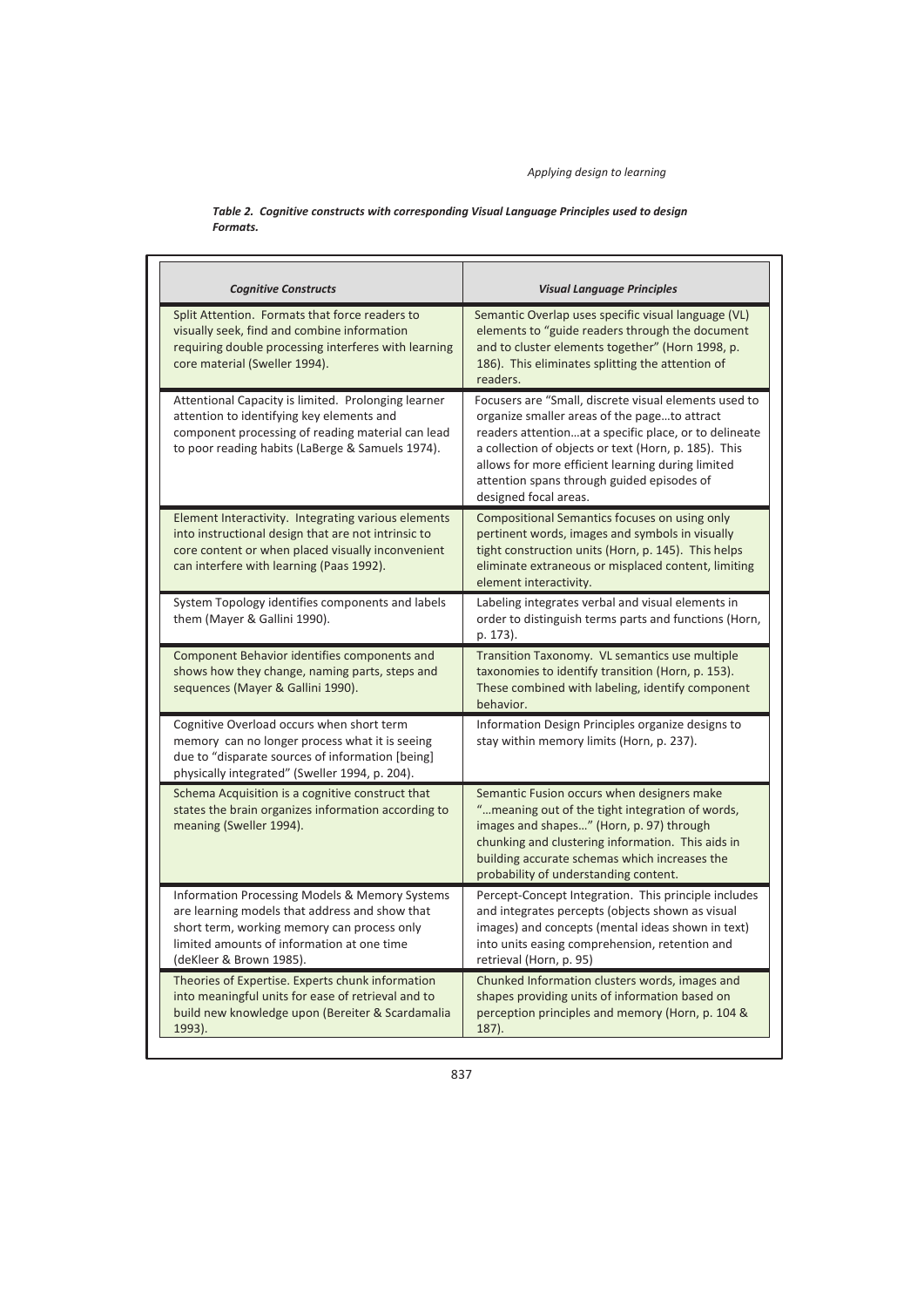### **Results**

The variables of Topic, Set, Prior Knowledge, reading Preference, and Levels of question difficulty did not significantly influence test scores, therefore, it can be said that scores in this study are primarily a direct result of the reader's interaction with the Format. Based on these findings, further data analysis focused only on the Formats.

### *Data Analysis*

Study design combined with selected queries determined the type of analyses for the research project. Identified queries indicated that both quantitative and qualitative analyses would be important for interpreting the data. Quantitative analysis was applied to data using software programs SPSS and Excel. Data was entered and analyzed for significant main effects and interactions. Post hoc tests analyzed significance between and within variables in pairwise comparisons and within threeway interactions of variables.

METHODS OF ANALYSIS

Data was collected from Multiple Choice Test scores and Survey responses. An analysis of variance (ANOVA) was run on all factors. The data from each of these factors was then analyzed separately using ANOVA's. These ANOVA looked at Between Summed Formats (Format A x B x C x D), and Between and Within Summed Reader Groups (Proficient and Remedial by Gender). Upon finding significance ( $p \le 0.05$ ), post hoc tests were applied that included Fisher's LSD and T-tests (F-tests) for statistically significant main effects and interactions. Spearman's rho test, designed to statistically analyze ranking data, was applied to Survey responses. Qualitative analysis was applied to data from the one-on-one interviews where participants verbally responded to Open-ended Questions. Analysis included descriptive research methods, identifying patterns, frequencies, averages, percentiles and relationship of responses compared to Multiple Choice answers and Survey responses. *All of the following data were found to be statistically significant* unless otherwise noted. Throughout this document when Reader Groups are listed and discussed, it is done so alphabetically and not by ability or gender.

MULTIPLE CHOICE TEST| Six variables were assessed using analysis of variance (ANOVA) in order to interpret the impact of Format design on test scores. The variables assessed were: Format design, Topic, Set, Level of Question Difficulty, Prior Knowledge of the question, and participants Preference of Reading Order for text and images. When participants had prior knowledge (PK) of certain questions, those responses were deleted from the data. With PK removed, test scores represented testing of 'new knowledge'. This helped level the playing field between proficient and remedial readers test scores. Formats for Gender were statistically significant at  $p = .037$  (see Figure 5). This analysis reveals that Female Readers had higher test scores reading Visual Language Formats (D) while Male Readers scored higher on Text-only Formats (A) when reading new information.

Based on quantitative analysis of participants' test scores, there was no singular Format design that generated a universal increase of understanding or recall when reading material presented either known or new information.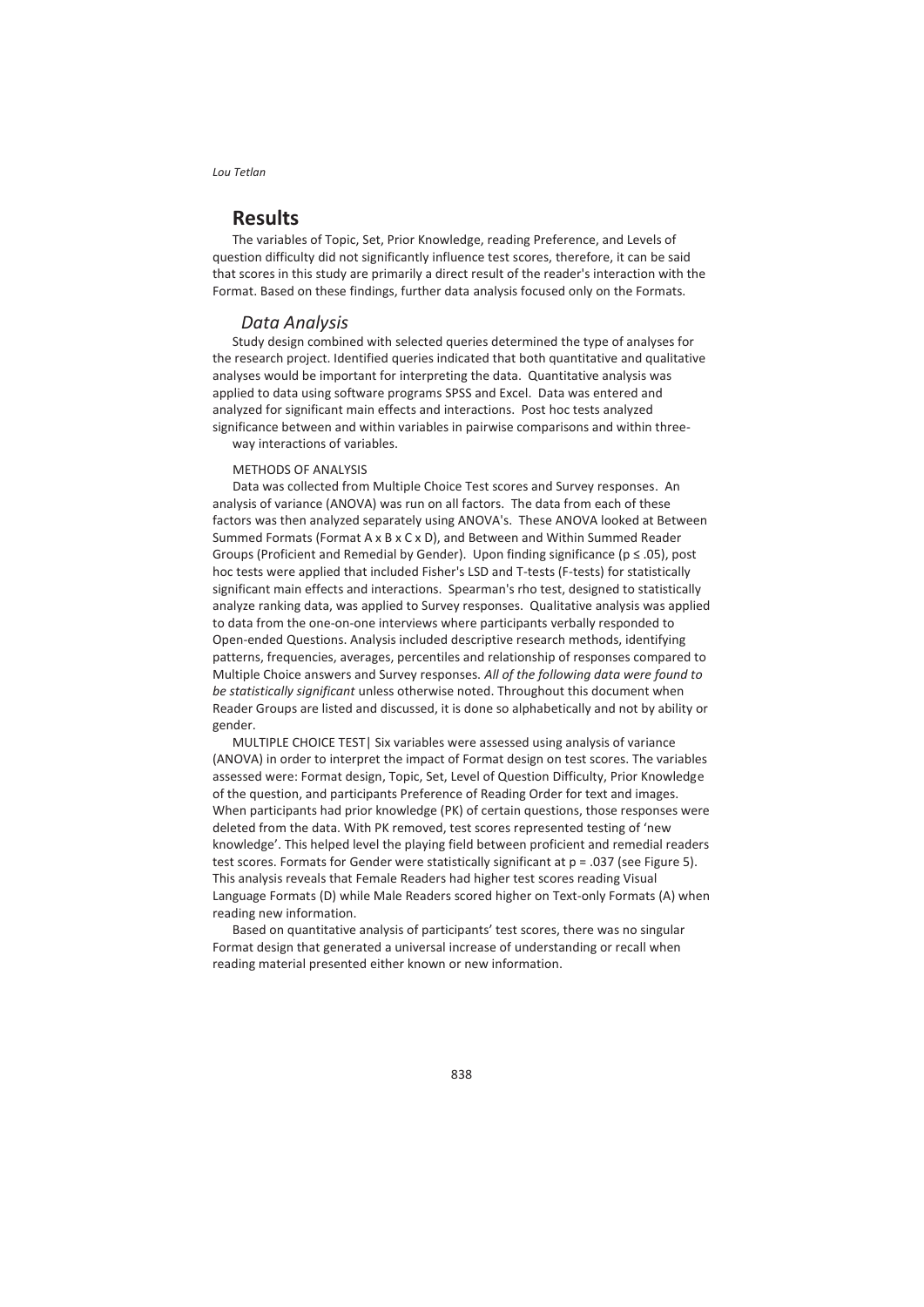

*Figure 5. Female Readers scored significantly higher on Visual Language Formats (D) while Male Readers had higher test scores in Text-only Formats (A) when answering questions pertaining to new knowledge.* 

SURVEY DATA RESULTS | Participants responded to seven questions on the Survey form. Each question asked participants to rank Formats according to the question asked. The Survey tool used Likert scales for ranking responses using a four-point scale.  $(1 =$  lowest rank,  $4 =$  highest rank.) Survey questions required participants to assess the Formats they had read in their Packets. Participants sorted their four Formats from:

- 1. Easiest to most difficult to read
- 2. Most to least informative
- 3. Most to least engaging
- 4. Most assisted to least assisted understanding
- 5. Most assisted to least assisted recall
- 6. Favorite to least favorite format for presenting information
- 7. Most to least favorite way they would like to see information in textbooks.

After the participant sorted their Formats in response to a question, the researcher recorded the ranked positions on the Survey form. Significant main effects for Formats were found for questions 1, 3, 4, 5, 6, and 7 ( $p \le 0.01$ ). Question 3 was significant on two levels 1) Format and 2) Format|Reader Ability|Gender. Significance was p ≤ .013 for all main effects. The visual-based formats (Chunked and Visual Language) were found by both Reader Ability and Gender to be the easiest to read, most engaging, most helpful in understanding content, the easiest to recall, participants' favorite format, and the format they would like to see in textbooks (see Figure 6). In addition, Remedial Males ranked Visual language formats significantly more engaging than Proficient males (see Figure 7). Responses to Query 2 were not significant.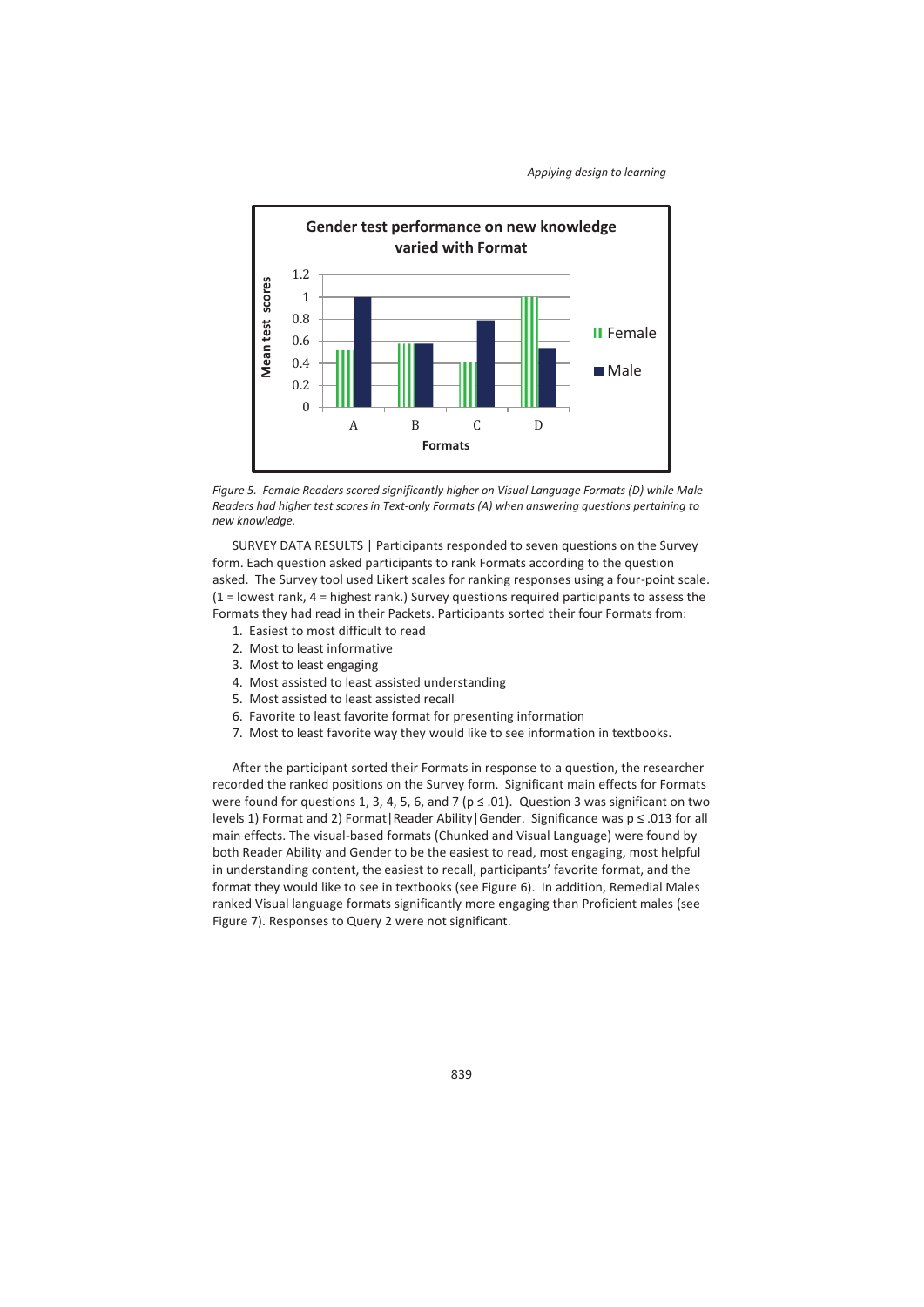

*Figure 6. Visual-based formats - Chunked (C) and Visual Language (D) were found by All Readers*  to be the easiest to read [Q1], most helpful in understanding content [Q4], the easiest to recall *[Q5], participants' favorite format[Q6], and the format they would like to see in textbooks[Q7]. Visual-based formats were also most engaging [Q2] for Female Readers and Remedial Male Readers but not Proficient Male Readers (see Figure 7).* 



*Figure 7. Remedial Male readers ranked format important to their level of engagement with content finding Visual Language formats significantly more engaging than Text-only formats. Proficient Male readers indicated that there was no singular format that was significant to their engagement.* 

OPEN-ENDED QUESTIONS. Analysis for this data used both inferential statistics and descriptive qualitative analysis pertaining to patterns, frequencies, averages, and relationships of responses. These questions were based on the Survey questions but addressed layout and design aspects of the formats, reader preference, readability, and clarity of content. Participants' answers were audio-recorded and transcribed. The purpose of including Open-ended Questions was to: 1) provide opportunity for participants to verbalize their thoughts; 2) discern participants' preference for, and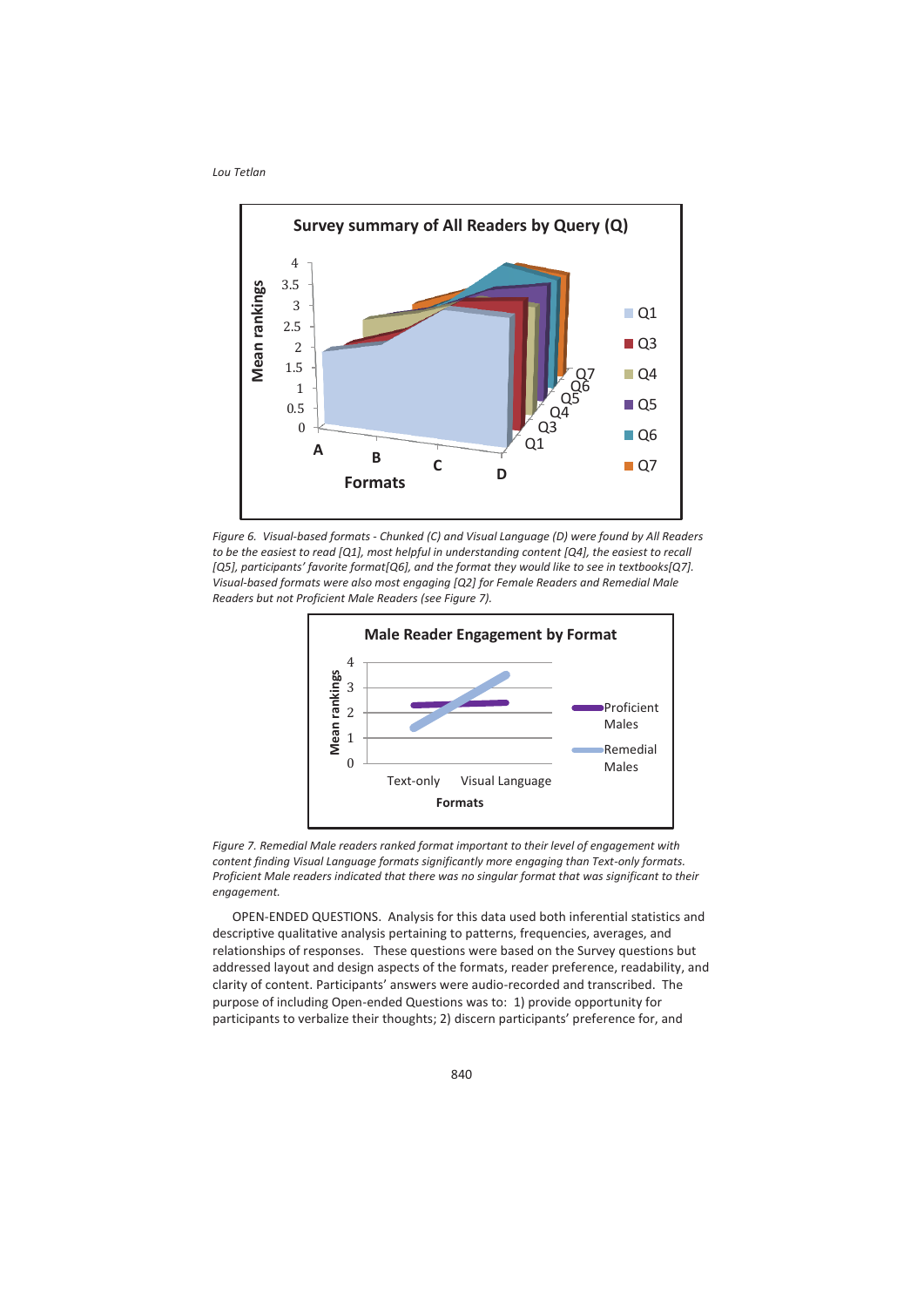experiences with textbook content; and 3) aid in understanding participants previous responses to the Survey questions.

According to analysis, Ease of Reading, Understanding, and Recall were enhanced by visual-based formats Chunked (C) and Visual Language (D) with  $p \leq .001$  than by Text-only (A) formats across Reader Ability and Gender (see Figure 8).





Based on these research findings, two significant issues emerged:

- 1) All four Reader Groups Proficient Readers, Remedial Readers, Female and Male Readers – reported the best format for: engaging them in the topic; understanding the topic; and ease of recalling the information was visualbased formats.
- 2) All four Reader Groups agreed that the: least engaging format; most difficult to comprehend; and most difficult format to recall was a Text-only presentation of information.

# **Discussion**

There is a growing body of evidence indicating that a close relationship exists between reading ability and topic comprehension, general grade-level abilities and school dropout rates. Currently, the bulk of reading materials are geared toward those students who learn best through reading text. The majority of reading materials in classrooms do not take into consideration many students who learn better through other reading styles. This study found that students across multiple learning styles and abilities are more engaged with, prefer to read, can understand and recall information easier with formats that use reformatted and cognitive-based visual language formats, than dominant text-based material. These findings coupled with aforementioned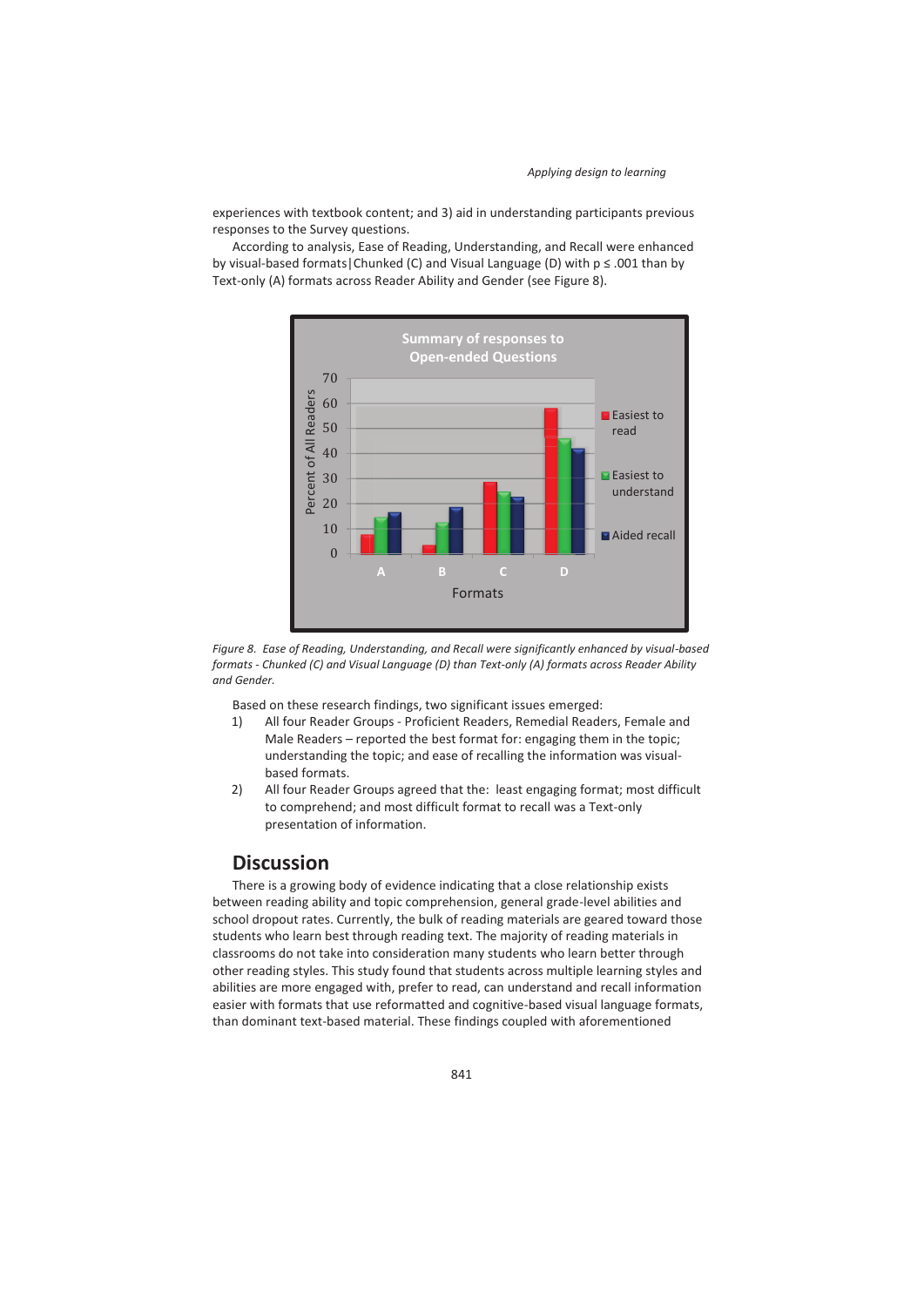theories and scientific observations of cognition point to the need for instructional content to be shaped by cognitive-based designs rather than traditional publication formats.

The data suggests that visual reading materials designed based on cognitive research could potentially engage more students in essential topics, assist in understanding and recall, encouraging positive learning results for a broad crosssection of students. Thus the format for presenting information could be as important to learning 'how to read' as current text-based intervention techniques. The need and importance for reading text-based material is important and whole-heartedly supported. However, text need not be the only format for presenting subjects such as science, technology, engineering, mathematics, or procedural knowledge. Text-training should not, and does not need to, infringe upon time needed to learn critical content. A broader range of formatted material is encouraged *in addition to text-based formats* in order to include a wider range of learners. Varied reading formats could provide more egalitarian ways of presenting information in a variety of learning environments (i.e., classrooms, training, on-line). In addition, different format designs may be necessary for new vs. prior known information.

On completion of this study, it became apparent that the Multiple Choice Test was biased toward text-based readers based on its traditional format and may have skewed the test results toward readers of text. In addition, there was the assumption that all participants would have similar cultural capital when it came to interpreting visual messages. Since the majority of such experience comes from the media (e.g., TV, computer games, video/movies, advertising, comics, graphic novels) and is readily available to participants in this study, assumptions were made that by some intuitive ability participants had acquired the skill of 'reading' visual language. This may be an inaccurate assumption. There were participants that did not automatically understand how to read the visual language format. They found it difficult to transition from reading text to reading a graphic form of information. A few readers noted being more comfortable obtaining information from text than from images and there were a couple Remedial readers who were not quite sure what they were supposed to do with visual language formats (e.g. what was the proper way to 'read' it). This lack of familiarity with visual reading may place individuals at an increasing disadvantage in this rapidly growing visual culture of the  $21<sup>st</sup>$  century.

Certain questions arose during this study which merit consideration. How valid is the assumption that just because a participant likes a certain format, that they will be willing to spend more time with it and thereby increase probability of learning? Because a participant likes a format does not necessarily mean it's the best learning tool for them. What a participant 'likes' is part of the visceral or emotive response to their world, one that can gravitate toward comfort and security. Another concern was the high percentile responses by all Reader Groups to the visual-based formats. These unanticipated responses raise questions such as: Did participants want to please the researcher or do they really prefer visual-based formats? Did they answer according to what they thought was expected of them? Did they choose visual formats because of its novelty?

The fact that no singular Format generated a statistically significant dominance in comprehension or recall suggests that: 1] Both proficient and remedial post-secondary students have learned how to interpret text, to varying degrees, and 2] reading new, relatively unfamiliar visual-based formats generated similar test scores as text-based formats. This indicates that readers performed nearly as well, and sometimes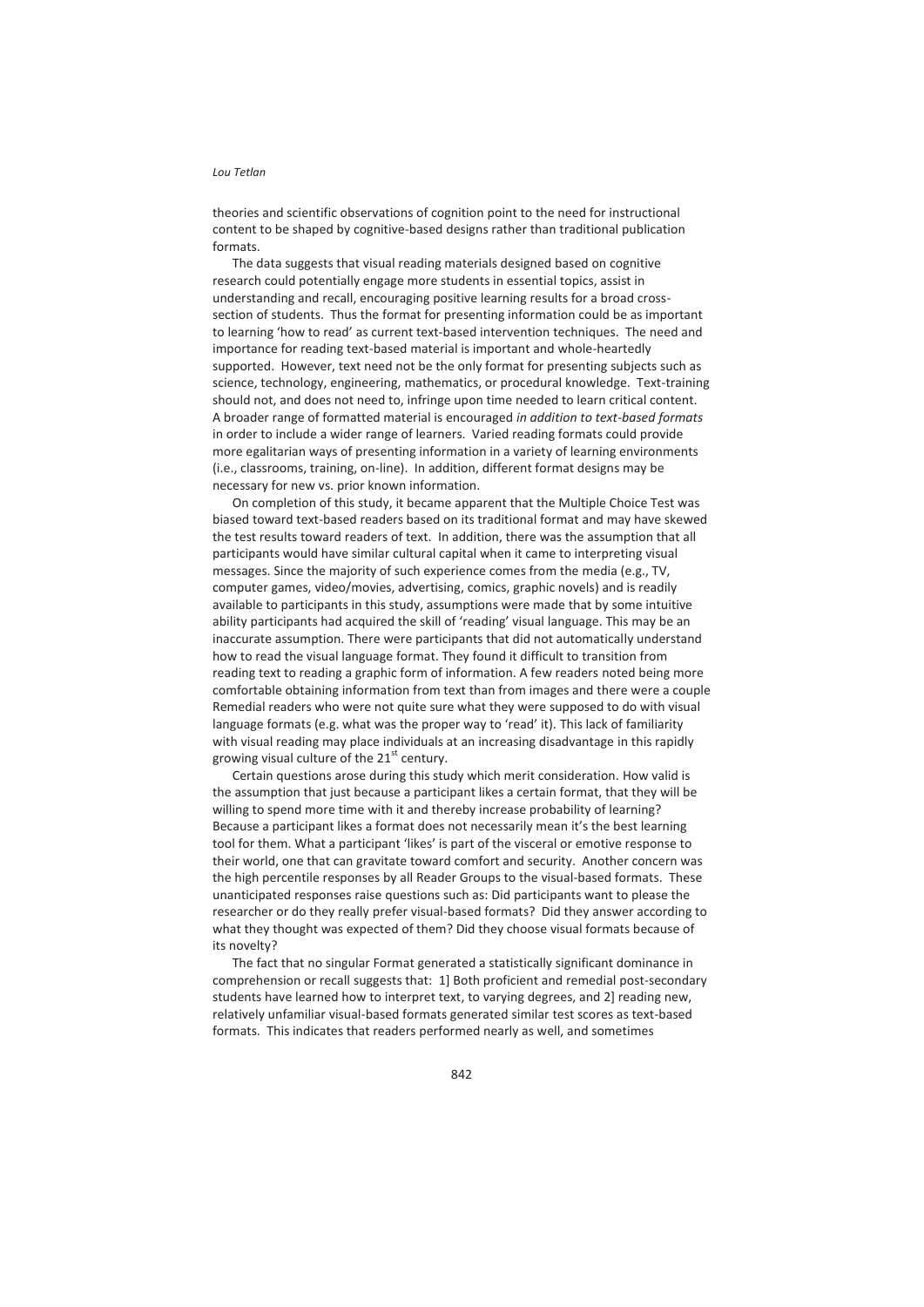performed better on formats for which they had received modest to no training (visualbased formats) compared to the 12+ years of text training. This begs the question: If the same amount of time were spent on teaching with formats that are designed using cognitive science and visual language, would learning become more accessible to a wider range of students, resulting in a better educated population?

## **Conclusion**

Findings in this study indicate a potential array of research that could be pursued, thus highlighting the need to replicate this research project in order to substantiate or refute its findings. Only with further research will definitive answers be determined as to the role of cognitive-based visual formats in the learning process.

The implications that format design could improve engagement, understanding and recall are pertinent to multiple fields. These findings, if substantiated by further research, could have a wide-ranging effect on Graphic Designers, Publishers, Businesses, Hospitals, Schools and other organizations.

#### GRAPHIC DESIGNERS

In order to design cognitive-based visual formats for learning, graphic designers would need to be trained in what constitutes cognitive-based information design (CID™). If CID™ formats offer a key to better understanding and recall of content presented, the demand for people trained in cognitive design methods could increase dramatically. In turn, this could create a new specialty path in the Graphic Design field.

### EDUCATORS

Designing visual-based information based on cognitive constructs could provide educators valuable and effective learning tools. School leaders, be they teachers, administrators, or board members will need to be educated as to the benefits of CID™ formats. They will need to: a) be trained to recognize authentic CID™ formats in order to be wise consumers; b) learn how to create it for classroom and communication tasks; and c) learn compatible teaching methodologies in order to use them effectively.

#### **STUDENTS**

Starting with pre-school students and continuing through the educational systems, students could experience CID™ formats as an additional path to text-based reading in learning scholastic content. If a simple item such as format helps more students to understand content and remain mainstream students, it might also then have a role in improving school behavior, encouraging lower absenteeism and higher self-esteem by creating fewer marginalized students. Students who are Proficient Readers of text could use CID™ Formats to deepen their concepts of the topic being taught and/or use them as discussion and exploratory aids. Remedial Reading Students could have options to choose what type of format they learn from best. English Second Language (ESL) could use these visual-based formats to enhance vocabulary, grammar and engage in content discourse, which in turn aids in language acquisition and contextual understandings while building cultural capital.

#### PUBLISHERS

Could publishers see this as an opportunity to be the first source offering content designed based on scientific constructs thereby embracing the new science of reading? It would not require investment in new equipment, but investment in people trained to design for the cognitive process of learning.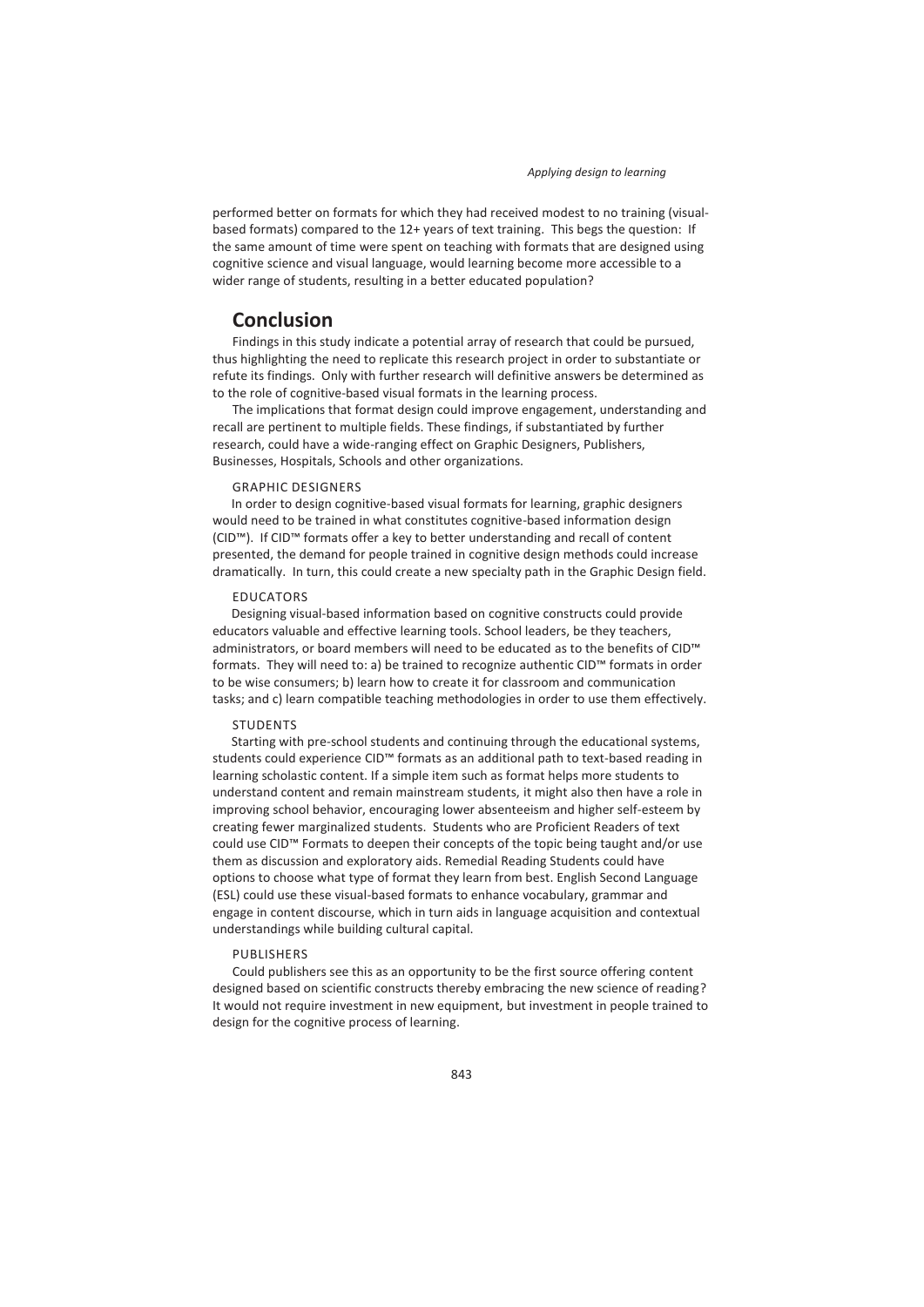#### ORGANIZATIONS

Any organization that needs to transmit information and perform training sessions could benefit from cognitive-based information design (CID™) formats – i.e., businesses, governments, hospitals, churches. These formats could have a positive effect on the rate of learning, interest in learning, engagement with and retention of topic information resulting in more effective training sessions. In addition, these formats have the potential to be affective across learning styles, across culture, across age groups.

These statements have been made based on statistical analysis of participants' performance (Test scores) and noted preferences (Survey and Open-ended Questions). However, it is important to bear in mind the small number of students (48) who participated in this study. Researching larger populations and iterations of this study could reveal further insights into the role formats have in the learning process.

# **References**

- Anderson, P., et al. 2006. *Nutrition: ecology and behavior*. New York: McGraw-Hill Companies.
- Archer, A. L., et al. 2003. *"*Decoding and fluency: foundation skills for struggling older readers"*. Learning disability quarterly* 26(2): 89-101.
- Bennett, K.J., et al. 2003. *"*Does low reading achievement at school entry cause conduct problems?" *Social Science and Medicine* 56: 2443-2448.
- Bereiter, C. and M. Scardamalia. 1993. *Surpassing ourselves: an inquiry into the nature and implications of expertise.* Chicago: Open Court Publishing Company.
- Chall, J. S. 1996. *Stages of reading development*. Fort Worth, TX: Harcourt, Brace & Company.
- Dehaene, Stanislas. (2009). *Reading in the brain: The new science of how we read.* New York: Penguin Books.
- deKleer, J. and J.S. Brown. 1985. "A qualitative physics based on confluences". In *Qualitative reasoning about physical systems*, edited by D.G. Bobrow, 7-83. Cambridge, MA: MIT Press.
- Frey, N., & D. Fisher. 2004. "Using graphic novels, anime, and the internet in an urban high school". *English Journal* 93 (3): 19–25.
- Holley, C. D., & D.F. Dansereau. 1984. *Spatial learning strategies.* San Diego, CA: Academic Press.
- Horn, Robert E. 1998. *Visual language: global communication for the 21st century.* Bainbridge, WA: MacroVU, Inc.
- LaBerge, D. & S.J. Samuels. 1974*."*Toward a theory of automatic information processing in reading*". Cognitive Psychology* 6: 293-323.
- Labov, W. 2003. "When ordinary children fail to read". *Reading research quarterly* 38(One): 128- 131.
- Lin, Tingyi. 2007. "Multifaceted Graphics for Learning: A Case Study on Explaining Projectile Motion in a University Physics Course". Unpublished doctoral dissertation, University of Wisconsin, Madison.
- Mayer, R. E. and J.K. Gallini, J. K. 1990. "When is an illustration worth 10,000 words?" *Journal of Educational Psychology* 82 (4): 715 - 726.
- Novick, Laura R. et al. 2012. "Reading Phylogenetic Trees: The Effects of Tree Orientation and Text Processing on Comprehension". *BioScience* Aug 2012, Vol. 62 Issue 8: p757-764.